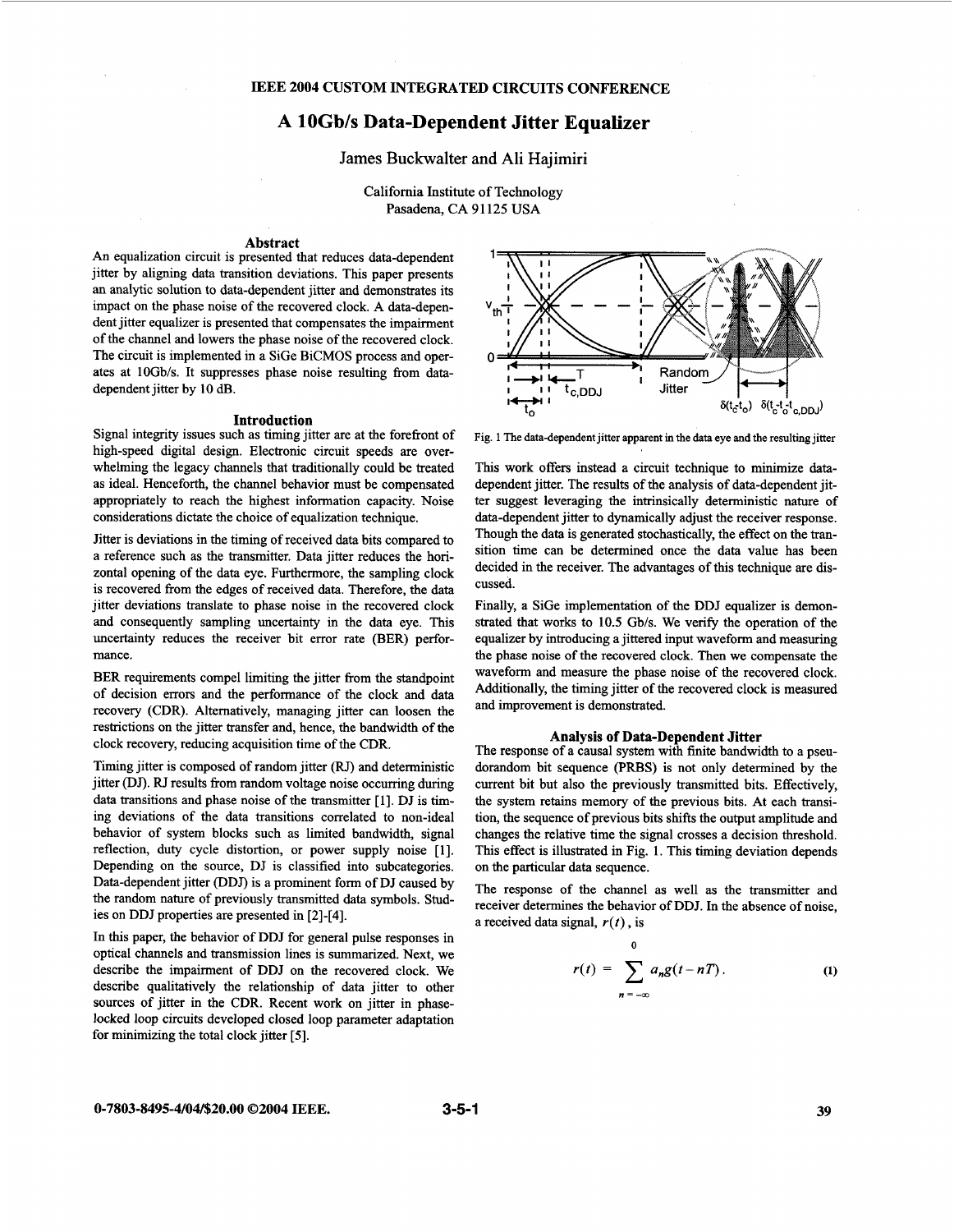Here,  $a_n$  is the data symbol and  $g(t)$  is the received pulse shape for a bit period of *T* This pulse shape is determined by an appropriate modulation scheme and the response of the channel. Now we determine the threshold crossing time,  $t_c$ , for arbitrary values of previous bits.

**0** 

$$
v_{th} = r(t_c) = \sum_{n = -\infty}^{0} a_n g(t_c - nT)
$$
 (2)

where  $v_{th}$  is the decision threshold level. In general, (2) cannot be solved implicitly for  $t_c$  in a closed form solution. However, linearization techniques such as the Taylor series expansion approximate the DDJ **141.** A first-order Taylor'series is sufficient for smooth pulse responses.

$$
g(t-nT) = g(t_0-nT) + (t-t_0)g'(t_0-nT)
$$
 (3)

where  $g'(t)$  is the derivative of g with respect to time. The estimated threshold crossing time,  $t_o$ , is derived from the time a single step crosses  $v_{th}$ . Substituting (3) into (2), the DDJ is

$$
v_{th} = \sum_{n = -\infty}^{0} a_n g(t_o - nT)
$$
  

$$
t_{c, DDJ} = t_c - t_o = \frac{n - \infty}{\sum_{n = -\infty}^{0} a_n g'(t_o - nT)}
$$
 (4)

The form of *s(t)* determines the DDJ properties. Notably, the denominator contains the slope and the numerator contains the value of the pulse shape. Equation **(4)** can be simplified if we consider only three bits. For 001 and 110 sequences, **(4)** is zero since, by definition,  $g(t_o) = v_{th}$ . For the 101 and 010 sequences,

$$
t_{c,DDJ} = \frac{v_{th} - g(t_o + T)}{g'(t_o + T)}.
$$
 (5)

Since, these data sequences are equally probable and we expect the data transitions to jump between the  $t_0$  and  $t_0 + t_{c,DDJ}$ . NRZ data is generated stochastically and DDJ is a probability density function (PDF) with discrete values of *t,* . For the 001 and 101 sequences, the first-order DDJ PDF consists of a double dirac function as modeled in [1].

$$
pdf_{DDJ}(t_c) = \frac{1}{2} [\delta(t_c - t_o) + \delta(t_c - t_o - t_{c,DDJ})]
$$
 (6)

Since RJ and DDJ are independent, the total jitter PDF is the convolution of the RJ and DDJ PDFs.

$$
pdf_{TotalJitter} = pdf_{RJ} \otimes pdf_{DDJ} \tag{7}
$$

RJ is typically **a** Gaussian distribution and the DDJ peaks are described in (6). Therefore, the RJ is mapped onto each DDJ peak, as illustrated in [Fig. 1.](#page-0-0) The root-mean-square (rms) magnitude of the total jitter increases with the separation between the delta functions described in (6). Therefore, this is an important characteristic of the deterministic and, consequently, total jitter **[1]-[4].** Using a model for the pulse response, an expression for DDJ is found in *(5)* and the jitter peaks of (6) are predicted.



Fig. **2** The different noise sources superimposed on the transfer functions to demonstrate the impact on the recovered clock phase noise.

# **DDJ Impact on Clock and Data Recovery**

Clock and data recovery is often accomplished with a phaselocked loop (PLL) that detects the phase of the received data. DDJ degrades the performance of the PLL by changing the phase from cycle to cycle. An estimate of the jitter spectral density (JSD) is given by the phase variance of the crossing times.

$$
\sigma_{\phi}^{2} = E[(\phi_{c} - \phi_{c,m})^{2}] = (2\pi/T)^{2}E[(t_{c} - t_{c,m})^{2}]
$$
 (8)

where  $E[\ ]$  is the expectation operation and the data crossing phase,  $\phi_c$ , is normalized by the mean value,  $\phi_{c,m}$ . This is reasonable because the PLL will attempt to lock to the mean of the phases. Therefore, the DDJ JSD of the received data is

$$
S_{\phi_i}(f) = \sigma_{\phi}^2 = (\pi t_{c,DDJ}/T)^2.
$$
 (9)

The JSD is a white noise source where the noise level is dictated by the ratio of the separation of the DDJ peaks and the bit period.

The importance of DDJ on PLL performance depends upon the contribution of other jitter sources. PLLs suffer from additional noise sources, as described in [6] and demonstrated in Fig. 2. The external noise sources include timing deviations due to data jitter and phase noise of the transmitter. Since data are multiplexed into a single serial bit stream, noise of the transmitter clock directly affects the data transition time. The external jitter sources appear as clock jitter according to  $\Phi_o(s)/\Phi_i(s)$ , which is a low-pass response. Therefore, they dominate at low frequencies.

The voltage controlled oscillator *(VCO)* contributes to internal noise. Oftentimes, a white and  $1/f$  noise source is added to the VCO tuning port to model oscillator noise. The transfer function,  $\Phi_{\rho}(s)/\Phi_{VCO}(s)$ , of the internal noise sources to the output phase is high-pass and the low-frequency noise of the local oscillator is less critical than the  $1/f$  noise of the transmitter oscillator.

Therefore, the phase noise of the recovered clock is composed of three regions. At very low frequencies, the noise of the transmitter clock (often  $1/f$  noise) is dominant. At higher frequencies, the JSD overwhelms the  $1/f$  noise and dominates the phase noise. However, near the bandwidth of the loop filter these terms are attenuated and the internal noise of the VCO determines the phase noise of the recovered clock. These regions are summarized in Fig. 2.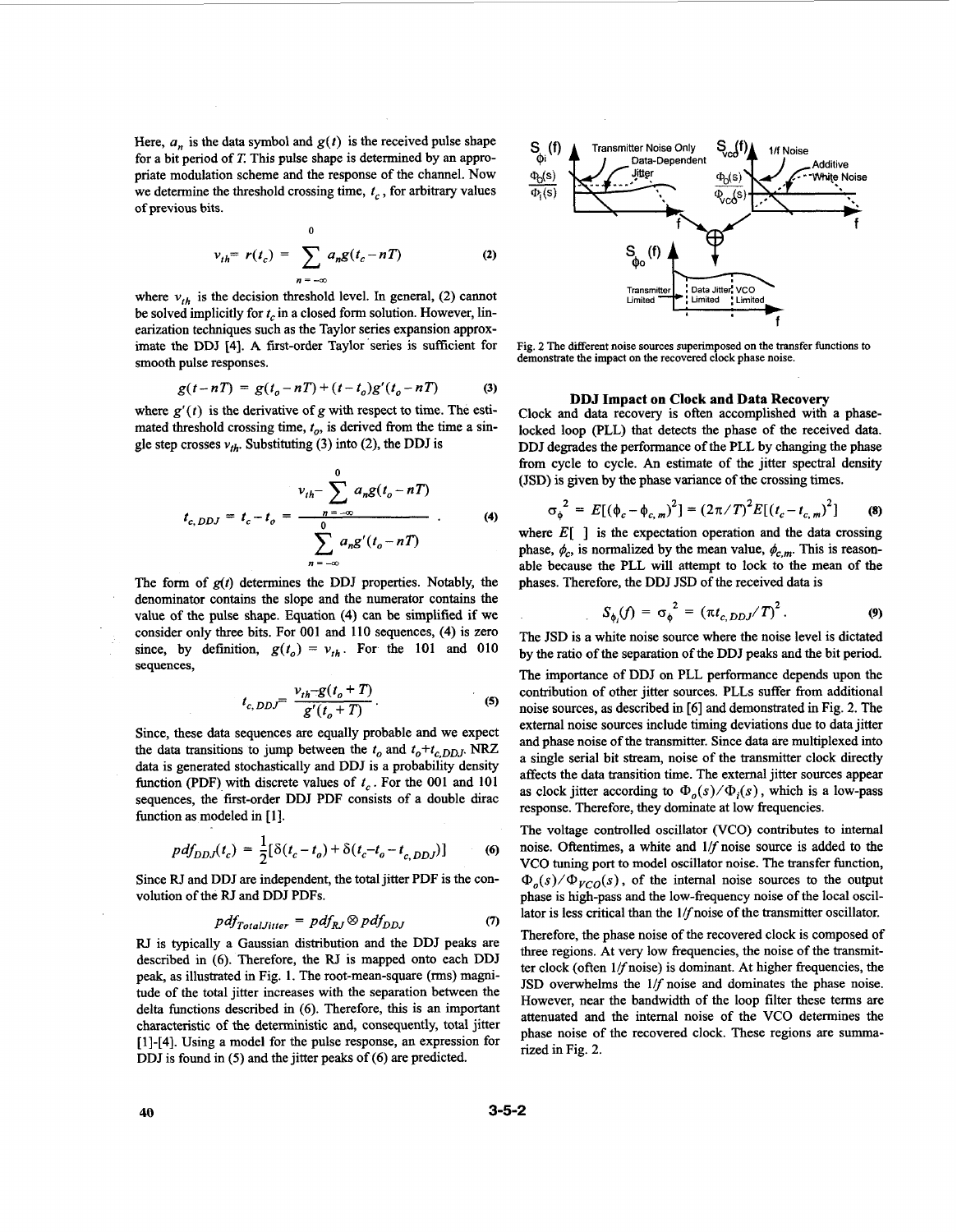

Fig. 3 The block diagram for a CDR circuit with jitter equalization.

# **DDJ Equalization**

From the analysis of DDJ, the PDF was described by two dirac delta functions in (6). The separation between these peaks was related to the pulse response and the previous bits described in *(5).* Therefore, the DDJ is equalized by deterministically adjusting the receiver path based on the state of the previous bits. This overlays the peaks of the DDJ PDF and reduces the total jitter spectral density of the input data.

Since removing DDJ improves the BER of the receiver by increasing the timing margins as well as decreasing the phase noise of the recovered clock, the optimum location for the DDJ equalizer is before the CDR and decision device as shown in Fig. 3. This manages the DDJ accumulated through the transmitter, channel, and receiver. Additionally, it is noteworthy that DDJ equalization can be implemented as a pre-emphasis technique. Accordingly, the DDJ peaks at the transmitter are reversed such that at the receiver they overlap.

One algorithm that accomplishes this alignment is sketched in Fig, *4.* The equalizer is nonlinear and is not disturbed by the limiting amplifier (LA). During each bit period, the previous bits are compared, in this case with a XOR gate, to determine whether a transition has occurred between the last two bits. If a transition has occurred, the algorithm adjusts the delay time and, consequently, the transition time according to a equalizer tuning voltage. Otherwise the delay path is held at a nominal value.

Theoretically, this equalization scheme should minimize the jitter spectral density to the point that the transmitter clock phase noise, the random data jitter, and the VCO phase noise dominate over the entire region.

More importantly, this equalizer is superior to an inverse channel filter because it does not amplify high-frequency noise. As long as the jitter generation of the time delay switching stage is low, the dynamic operation of the equalizer is different than a linear equalizer with a static high-pass characteristic. The DDJ equalizer contributes little additional jitter because during the data transition the equalizer has reached a new fixed delay value.



Fig. **4** The block diagram for a DDJ equalizer.

# **Circuit Implementation**

The circuit is implemented in a SiGe BiCMOS process. A chip microphotograph is provided in Fig. *5.* The chip area measures 1.2mm by lmm including the loop filter and pads.

The circuit consists of the described DDJ equalizer, a PLL, and *50* Ohm output drivers. The PLL is designed with a modified Hogge phase detector (PD) **[7][8].** This phase detector is robust to variations of the pattern density, transition density, and dutycycle. Additionally, the Hogge PD comprises cascaded DFFs. The output of each flip-flop is a bit period shifted version of the received signal. The DDJ equalizer taps the input of the Hogge phase detector and the first DFF as demonstrated **in** [Fig.](#page-3-0) **6.**  Accordingly, the circuit overhead is reduced. Since the delays depend on the DFF driven by the recovered clock, the equalization only operates correctly when the PLL is locked.

The delay stage is based on a current-starved differential pair suggested in **[9].** Each path is driven by the transition-detection multiplier implemented with an XOR logic gate. This approach was preferred to multiplexing a delayed and undelayed version of the signal because the implemented delay stage requires lower power consumption and avoids glitches in the 2: 1 multiplexer.

The operation of the DDJ equalizer requires that the current is fully steered within one bit period. NMOS transistors provide smooth transition of the current between the differential pairs. Degenerated bipolar devices can be used alternatively. The amount of variation between the two delay values is controlled by the equalizer tuning voltage. This device acts as a current by-pass to the transition-detection multiplier.

The phase detector drives a differential charge pump (CP). The loop filter is designed with a bandwidth of about 1 **MHz.** The loop filter generates a differential control voltage for the complementary cross-coupled oscillator. The tuning range of the oscillator is 9 to **11** SGHz to provide robustness to process variations. The output of the oscillator is buffered and drives the phase detector and a *50* Ohm buffer.

The circuit consumes 70mA from a **-3.5** V supply. The DDJ equalizer draws lOmA of this current.



Fig. *5* Chip microphotograph of the CDR **and** DDJ equalizer.